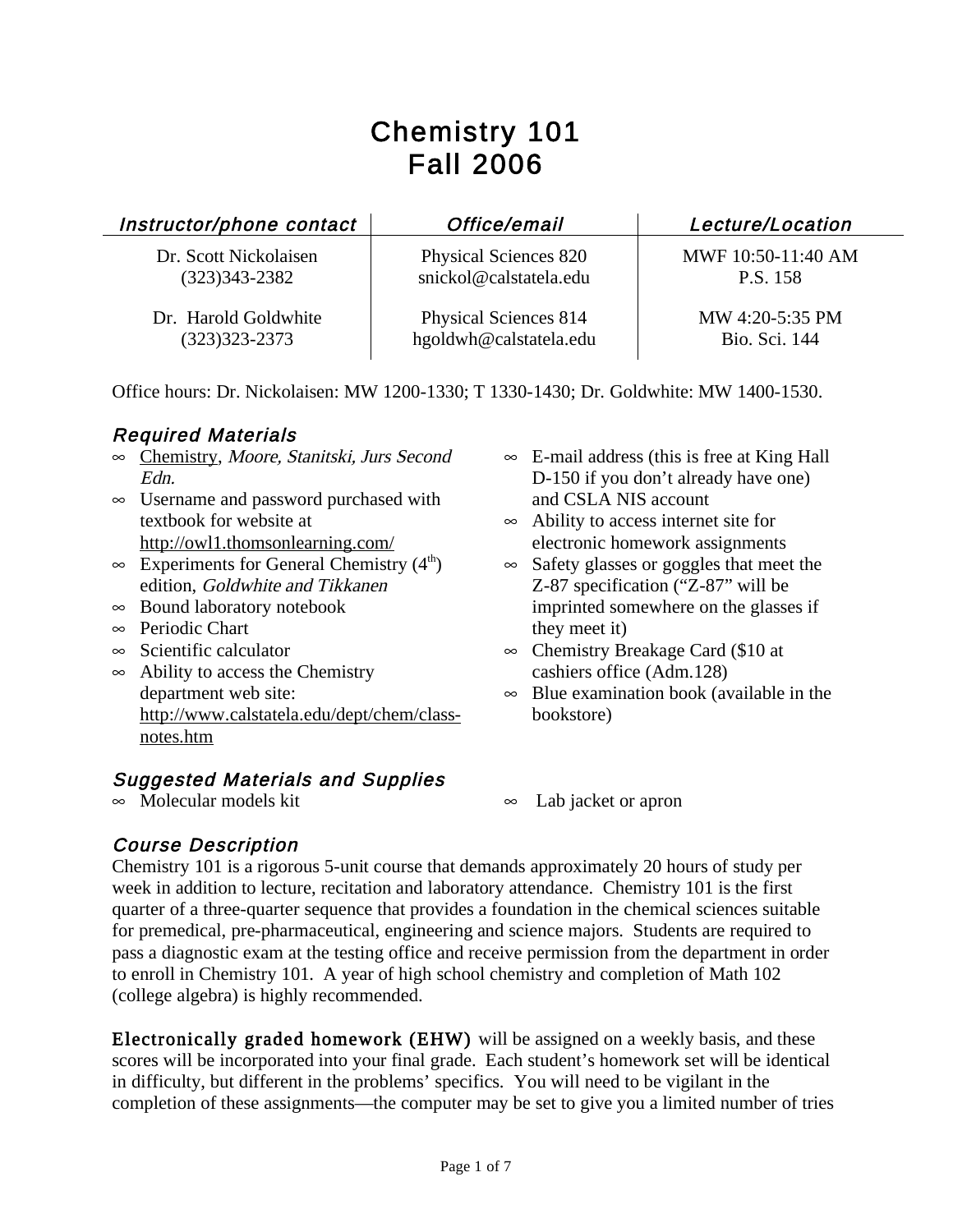to obtain the correct answer. The deadline to complete each EHW set will be Sunday of each week at 11:59 p.m. PST. Homework sets completed after the deadline will not be accepted. You may begin work on EHW sets any time before the weekly deadline. It will be of great help to you and your grade if you review some of the problems at the end of each chapter and the tutorials and practice problems available on the OWL site before attempting the EHW sets. EHW sets can be accessed at http://owl1.thomsonlearning.com/

Human graded homework will be due weekly at your laboratory recitation meeting. These problems will be more difficult than the e-graded homework and will bear a stronger resemblance to the types of problems you should expect on your examinations. These will be graded by your recitation instructor and returned to you on a schedule set by your instructor. Solutions to the homework will be posted on the bulletin board outside PS 155, and at the library limited loan desk.

# Course Goals and Objectives

The goals of this course are to contribute to the mastery of scientific literacy, critical thinking, problem solving, and idea integration skills necessary of students pursuing careers in technological disciplines. Reading, problem solving, performing experiments, writing reports, participating in discussions facilitated by the instructor, small-group activities, and lectures will be employed to accomplish these goals.

The course objectives are to introduce basic concepts of chemistry including nomenclature, stoichiometry, the periodic table, electronic structures of atoms, and fundamentals of chemical bonding. Chemistry 101 is a core course designed to familiarize students with the basic concepts of chemistry that are necessary for success in Chemistry 102 and higher courses. It will also provide students with the skills necessary to successfully reach their career objectives. Students should consider the time devoted to this course an investment in their future.

### Requirements

Students are required to conduct themselves in a professional manner during class. Cell phones, pagers and other electronic devices must be turned off during lecture. Late arrivals, sidediscussions and other unprofessional behavior will be addressed at the instructor's discretion. Attendance may be recorded. Students returning from absences are advised to copy lecture notes from students in their study group.

Students are required to take quizzes and examinations designed to measure each individual's understanding of the course objectives cited above, which will include both problem solving and essay responses. Weekly quizzes will be administered during recitation. Unannounced quizzes, including instant response quizzes, may be given during lecture at the discretion of the instructor. Students are required to take two midterms and a final examination. Make-up exams will not be available for midterm exams, and will only be made available for the final exam at the discretion of the instructor for medical emergencies or other extreme situations verified in writing by a third party. For example, in case of medical emergency, the student must provide a signed physician's note to the instructor before a make-up exam will be scheduled.

Students must be concurrently enrolled in Chemistry 101 recitation and laboratory sections to take this course. Students will perform experiments that demonstrate the basic concepts of chemistry and microscopic properties, and prepare written reports describing the principles,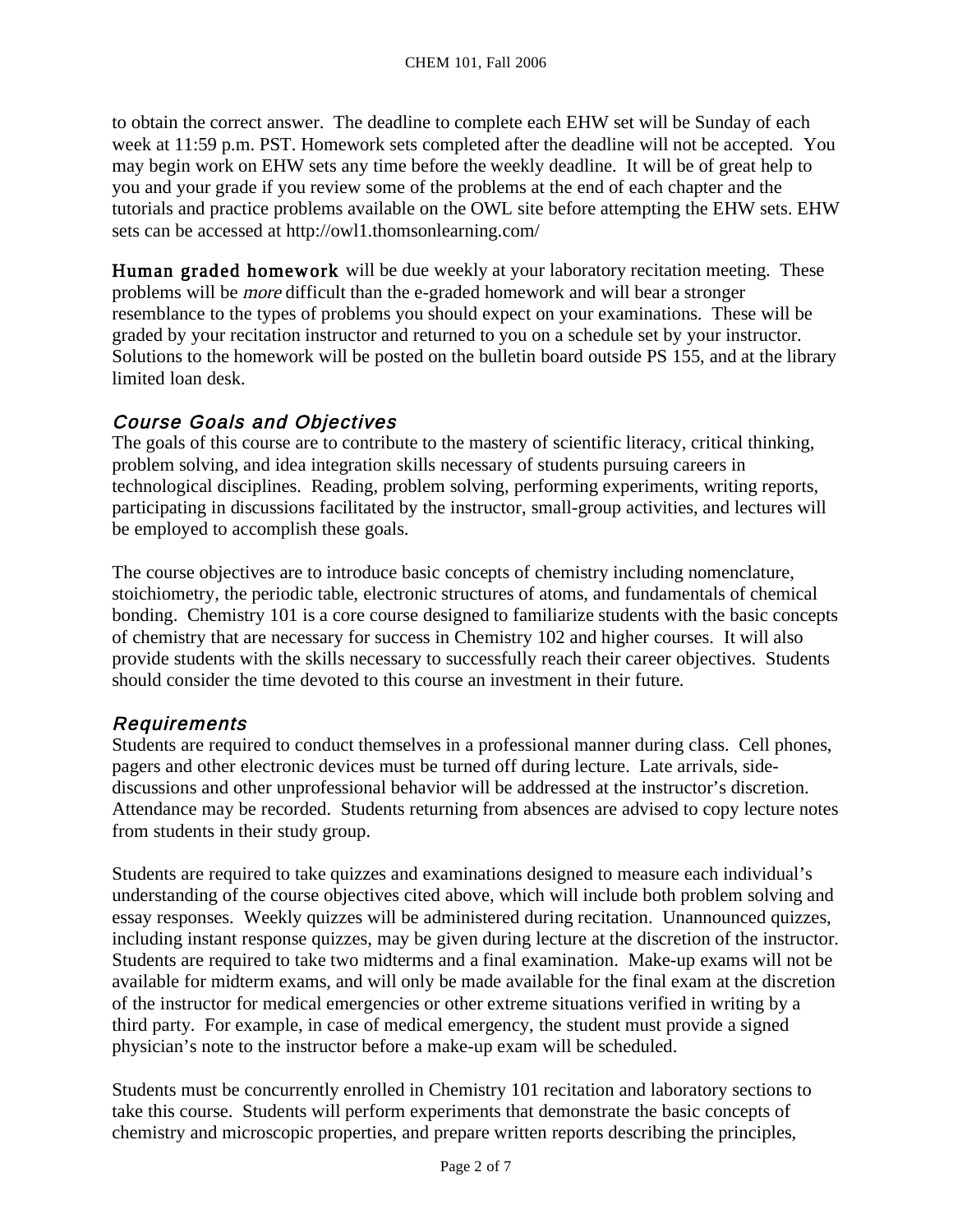techniques, results, conclusions, and sources of experimental error in these experiments. This is a very important component of this course worth approximately 25% of your grade. A student who does not pass the lab will not pass the course!

#### Study Suggestions

- ∞ Study illustrations and diagrams and read the text before attending lectures.
- $\infty$  Form a small (3 or 4 person) study group.
- ∞ Do as many problems possible in addition to the assigned homework and do them without relying on solution keys.
- ∞ Work additional problems and review for the exams with study group members.
- ∞ Get help from the University Tutorial Services staff and your instructors in a timely manner. The office hours of all Chemistry 101 instructors are posted in the Department office (PS 616).

For more study tips, read the Preface of your text.

#### **Grading**

The grade in this course is assigned largely on the basis of points accumulated through activities in the following categories:

| Activity                                                             | <b>Points Possible</b> |
|----------------------------------------------------------------------|------------------------|
| Two midterms @ 150 points each                                       | 300                    |
| <b>Laboratory Reports</b>                                            | 240                    |
| Recitation                                                           | 160                    |
| 15 point math review, 80 points for the best 8 quizzes issued        |                        |
| during recitation (valued at 10 points each), 50 points for assigned |                        |
| homework, and 15 points for lab technique                            |                        |
| e-graded homework                                                    | 100                    |
| <b>Final Examination</b>                                             | 200                    |
| <b>TOTAL</b>                                                         | 1000                   |

The instructor may make minor changes to the total number of points as necessary. Additional quizzes given during lecture may be used to assign extra credit. The class will be "curved" but there is a level of competence that must be achieved to pass the class. You must pass the lecture with at least 50% of the points, and you must also pass the laboratory/recitation with at least 50% of the points. The instructor will provide details of the requirements for specific letter grades as the quarter progresses. Plus and minus grades will be issued in this course. If you fail either the lecture or the laboratory/recitation, you will not pass the class!

# Dropping, CHEM155, Incompletes and Withdrawals

It is the University's hope that nobody withdraws from any course. Be aware that the preparatory chemistry class, CHEM 155 (a 4 unit class), is also offered this quarter (lectures, MW, 10:50AM-11:40AM, rec/activity M 1:30PM-4:10PM, or W 1:30PM-4:10PM). If you have trouble in the first 4 or 5 weeks, you can withdraw from CHEM 101 and late add CHEM 155 with the help of the NSS advisement office.

However, before you consider withdrawing from the course without adding CHEM 155, you should be aware of the University Policy on withdrawal: you are not allowed to drop a course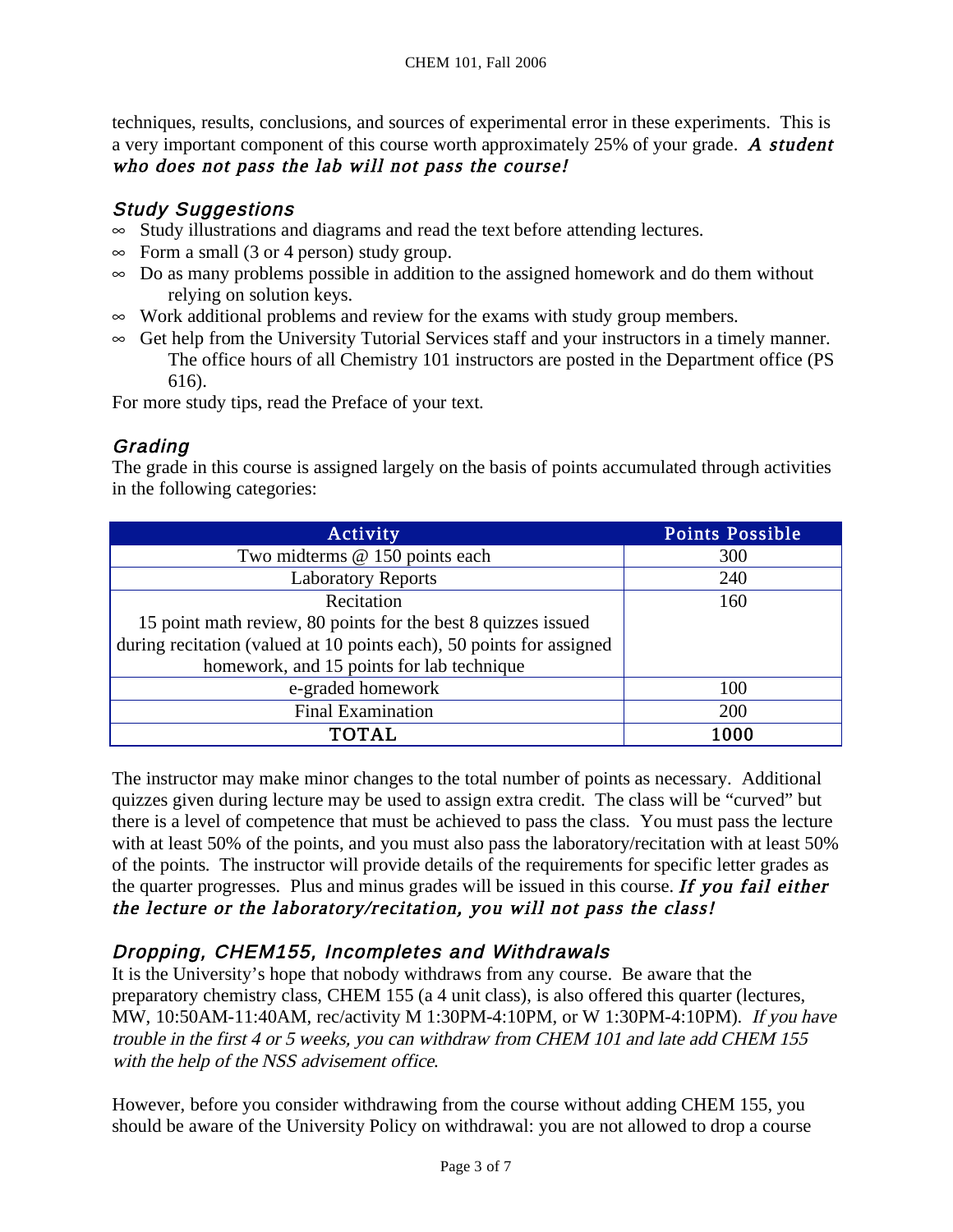because you have found the workload to be too heavy, or because you are getting a poor grade. It is your responsibility to be aware of these policies. Also, you should be aware that there are specific policies on the incomplete grade, IN. It is not automatically given—you must request it from your instructor who is not allowed to give an IN grade unless certain conditions are met. Consult the schedule of classes and your University catalog for details.

#### Schedule of Topics and Laboratories

The scheduled list of topics and laboratory exercises is tabulated below. The homework solutions will be posted on the bulletin board outside Physical Sciences 155 and in a library limited loan folder after the due date.

| Wee<br>$\bf k$ | Topics (Chapters)                                                                     | Laboratory Exercise<br>from $G&T$ (points)                 | Homework problems<br>(week due)                      |
|----------------|---------------------------------------------------------------------------------------|------------------------------------------------------------|------------------------------------------------------|
| $\mathbf{1}$   | Nature of Chemistry (1)                                                               | Check-in, Math Review (15)<br>& Cookie Statistics $(15)$ † | Chap. 1: 79, 81, 84, 85, 86 (week<br>2)              |
| $\overline{2}$ | Atoms and Elements (2)                                                                | #1: Density $(25)$ †                                       | Chap. 2: 96, 97, 111, 112, 116<br>(week 3)           |
| 3              | Chemical Compounds (3)                                                                | #3: Molecular Sizes $(25)$ †                               | Chap. 3: 98, 100, 101, 103, 122<br>(week 4)          |
| $4*$           | <b>Quantities of Reactants</b><br>and Products (4)                                    | $#2$ : Nine Bottles $(20)$                                 | Chap. 3: 121, 126<br>Chap. 4: 77, 81, 84 (week 5)    |
| $\mathfrak{S}$ | <b>Quantities of Reactants</b><br>and Products (4);<br>Chemical Reactions (5)         | $#4$ : Formula of a Solid $(25)$                           | Chap. 4: 90, 98, 102, 103, 104<br>(week 6)           |
| 6              | Chemical Reactions (5);<br><b>Energy and Chemical</b><br>Reactions (6)                | #14: Acid-base Stoichiometry<br>(30)                       | Chap. 5: 111, 112, 113, 117, 121<br>(week 7)         |
| 7              | <b>Energy and Chemical</b><br>Reactions (6)                                           | #5 Heat and Temperature;<br>Law of Dulong and Petit (25)   | Chap. 6: 110, 114, 117, 120, 123<br>(week 8)         |
| $8*$           | <b>Electron Configurations</b><br>and the Periodic Table (7)                          | #20: Solution Calorimetry<br>(30)                          | Chap. 6: 135, 139, 140<br>Chap. 7: 120, 129 (week 9) |
| 9              | <b>Electron Configurations</b><br>and the Periodic Table (7);<br>Covalent Bonding (8) | Check-out; #8: H-atom<br>Spectrum $(20)$                   | Chap. 7: 133, 143, 151<br>Chap. 8: 78, 84 (week 10)  |
| 10             | Covalent Bonding (8)                                                                  | #9: Molecular Models (25)                                  | Chap. 8: 85, 99, 115, 117, 119<br>(finals week)      |

† see attachments for additional procedures

\* Mid-term exams will be administered during these weeks.

#### Exam Schedules

Mid-term exams will be given during the  $4<sup>th</sup>$  and  $8<sup>th</sup>$  weeks of the term—the exact dates for each exam will be announced in class. The final exam will be given on the date given in the printed Fall Class Schedule.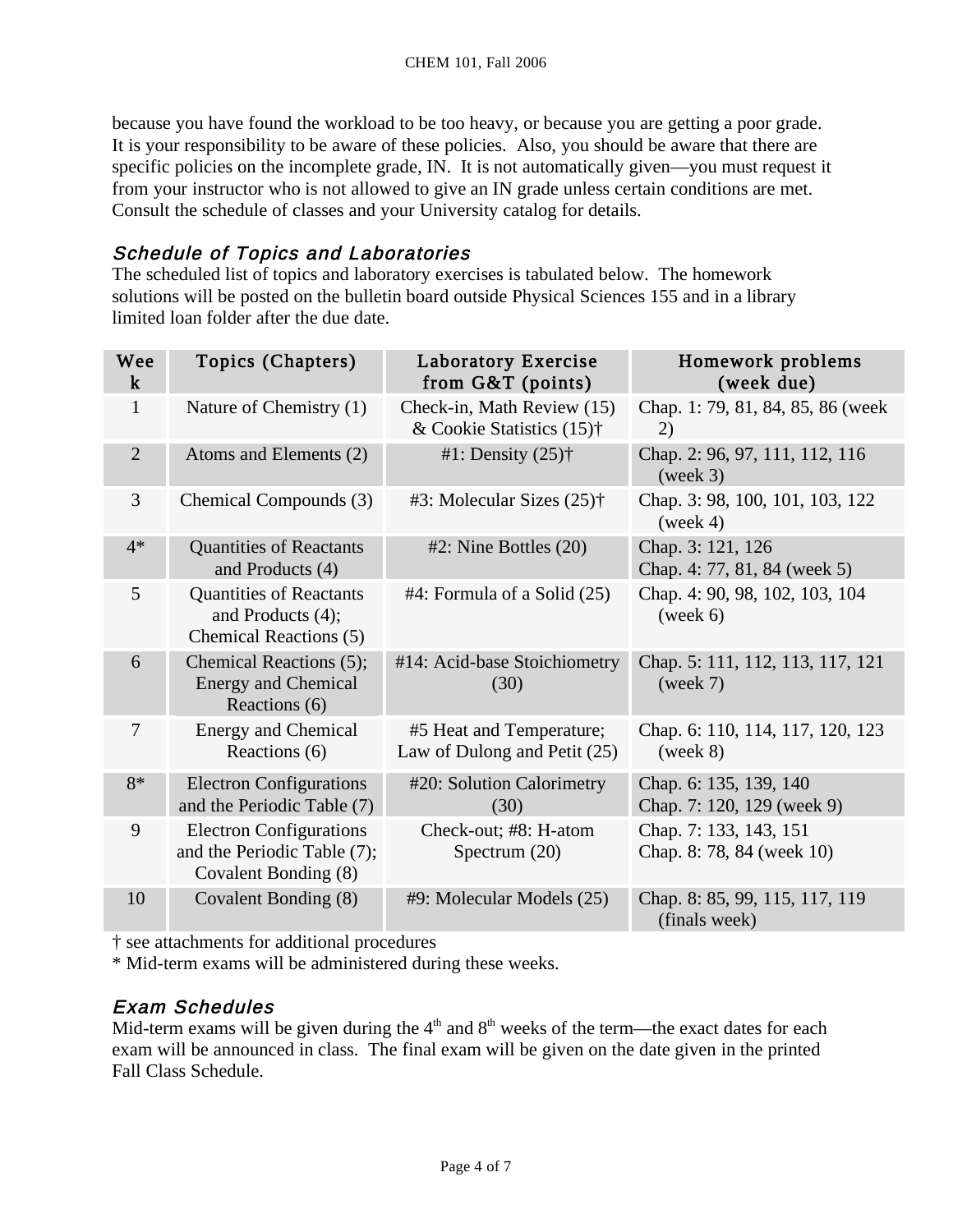#### Laboratory and Recitation

The recitation section is devoted to reviewing the topics related to the homework and the theoretical and technical aspects of the laboratory exercise. Students will have a weekly quiz during their recitation section. Written homework is due when their recitation section meets. Laboratory instructors will provide details during the first class meeting.

The laboratory section meets immediately after the recitation section. In all experiments you are required to wear safety glasses that meet the Z-87 standards at all times during the laboratory period. If you do not have appropriate eye protection, you will have to leave the laboratory and lose the points for that experiment.

During the experiment students will enter data into bound laboratory notebooks. In experiments where students work with a partner, both need to enter the data into their respective notebooks before leaving the laboratory. After completing the experiment, the instructor will initial the page on which the student entered the data in their laboratory notebook.

The instructor will tell students when final written reports are due. Final reports submitted for grading will be either neatly written in each student's notebook following the data pages or prepared with a word processor with a photocopy of the original raw data attached. All laboratory reports will contain the sections described below:

- I. Prelab: A detailed description of how the student plans to perform the experiment. This section must be completed before coming to lab. The instructor has the discretion to grade the prelab assignment and use that grade for that week's quiz grade.
- II. Raw Data: The initialed data (or photocopy) that the student collected in the lab period. Neatness is not imperative here, but it must be readable, with the data clearly labeled and the units of measurement listed. If this section is missing, the student will receive ZERO credit for that experiment.

#### Formal Report (graded)

- III. The student's name (and lab partner's name [if applicable]), date, and experiment title.<br>IV. Purpose: A brief description of the experiment and what the student intends to
- **Purpose:** A brief description of the experiment and what the student intends to accomplish
- V. Data: A table containing the data the student collected in the experiment complete with units. In some cases the student may also want to include results in this table.
- VI. Theory/Principles: A summary of the concepts explored in the experiment. If there are mathematical equations used in your calculations, they are derived and explained here. This section is one of the most valuable sections in the reports in terms of the number of points. Just writing equations is not enough!
- VII. Experimental: A section that may refer to the laboratory manual, but also describe deviations from or improvements to the procedure.
- VIII. Calculations: A sample calculation showing how the student obtained their results.
- IX. Results: The results of each student's experiment in a table.
- X. Conclusions/Discussion: This section also carries a large share of points. In this section you compare your results to the accepted literature values whenever possible. Make sure to reference literature values; a good source is the CRC Handbook of Chemistry and Physics, which is in the reference section of the library. The student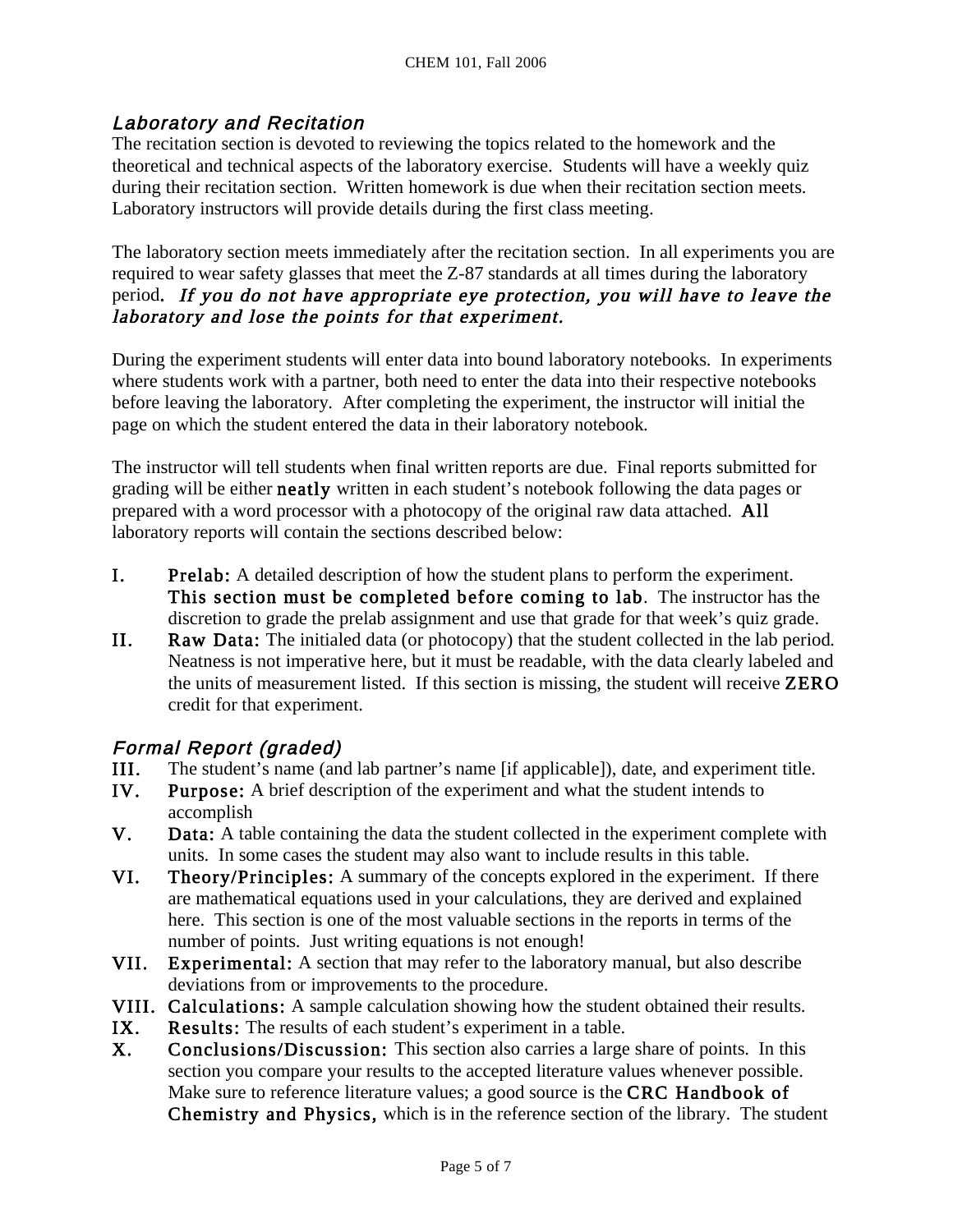should also identify the most critical measurement (that which has the greatest uncertainty) and point out approximations that may affect the accuracy of your answer.

XI. Questions: Answer the questions at the end of the experiment. Note that some of these questions are based on experimental results.

## Laboratory Safety

Safety must be a primary consideration for all persons entering and working in a chemistry laboratory. The experiments have been chosen for their relation to lecture topics and to teach basic techniques. However, students have the responsibility to preview the experiment, learn and understand the appropriate safety precautions for each experiment and to consult with the instructor when safety procedures are not clear. Finally, the following general rules must be observed:

- $\infty$  Safety glasses must be worn at all times when *anyone* is doing experimental work in the lab.
- ∞ Smoking, eating or drinking are not permitted at anytime in the lab.
- ∞ Before beginning the first experiment, familiarize yourself with the location of safety equipment in the lab. These include the fire extinguishers, safety shower, fire blanket and eye wash. Your instructor will describe their appropriate use.
- ∞ Read your experiment and note any specific safety precautions.
- ∞ Work is not permitted in the labs except during regular class hours in the presence of an instructor. Performance of unauthorized experiments is not allowed.